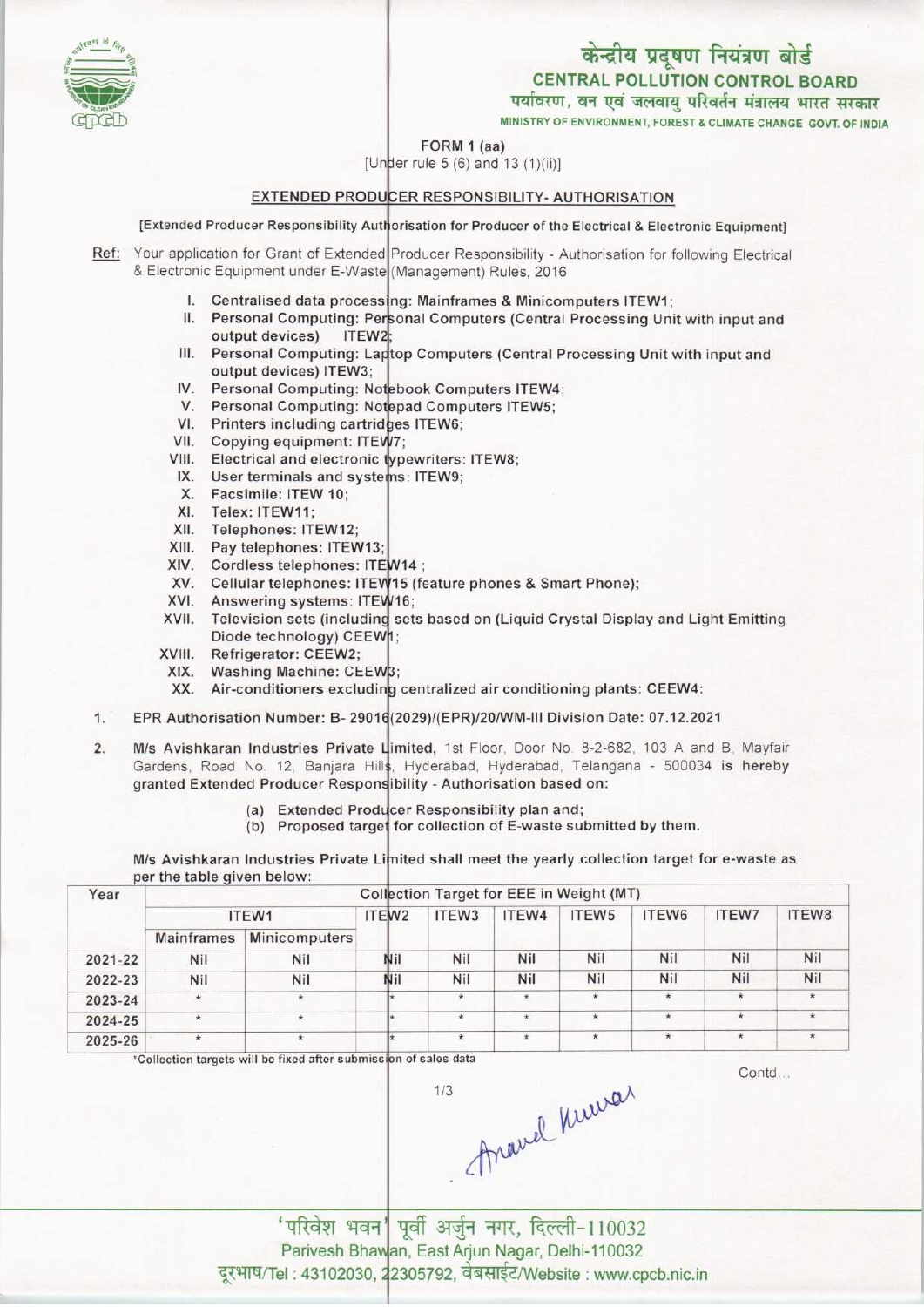

#### From pre page...

| Year        | Collection Target for EEE in Weight (MT) |         |         |         |         |            |                       |                     |  |  |  |
|-------------|------------------------------------------|---------|---------|---------|---------|------------|-----------------------|---------------------|--|--|--|
|             | ITEW9                                    | ITEW10  | ITEW11  | ITEW12  | ITEW13  | ITEW14     | ITEW15                |                     |  |  |  |
|             |                                          |         |         |         |         |            | <b>Feature Phones</b> | <b>Smart Phones</b> |  |  |  |
| $2021 - 22$ | Nil                                      | Nil     | Nil     | Nil     | Nil     | Nil        | Nil                   | <b>Nil</b>          |  |  |  |
| 2022-23     | Nil                                      | Nil     | Nil     | Nil     | Nil     | <b>Nil</b> | Nil                   | Nil                 |  |  |  |
| 2023-24     | *                                        |         |         | $*$     | $\star$ | ÷          | 法                     | $\star$             |  |  |  |
| 2024-25     | $\star$                                  |         | $\star$ | $\star$ | $\star$ |            |                       |                     |  |  |  |
| 2025-26     | $\star$                                  | $\star$ | $\star$ | $\star$ | $\star$ | $\star$    | 米                     |                     |  |  |  |

| Year    | Collection Target for EEE in Weight (MT) |            |                   |                   |                    |  |  |  |
|---------|------------------------------------------|------------|-------------------|-------------------|--------------------|--|--|--|
|         | ITEW16                                   | CEEW1      | CEEW <sub>2</sub> | CEEW <sub>3</sub> | CEEW4              |  |  |  |
| 2021-22 | <b>Nil</b>                               | <b>Nil</b> | Nil               | Nil               | Nil                |  |  |  |
| 2022-23 | <b>Nil</b>                               | <b>Nil</b> | Nil               | <b>Nil</b>        | <b>Nil</b>         |  |  |  |
| 2023-24 | $\star$                                  | 案          | *                 | $\star$           | $\mathcal{U}$      |  |  |  |
| 2024-25 | $\star$                                  |            |                   |                   | $\star$            |  |  |  |
| 2025-26 |                                          |            | $\star$           |                   | $\hat{\mathbf{x}}$ |  |  |  |

'Collection targets will be fixed after submission of sales data

- The Authorisation shall be valid for a period of five (5) years from date of issue with following conditions:
	- i. You shall strictly follow the approved Extended Producer Responsibility plan, a copy of which is enclosed herewith as Enclosure-I:
	- ii. You shall ensure that collection mechanism or collection Centres are set up or designated as per the details given in the Extended Producer Responsibility plan and that shall be completed before the proposed dates if any in the EPR Plan (list of collection Centres and the toll free numbers for reverse logistics enclosed)
	- iii. You shall ensure that all the collected e-waste is channelized to your dismantler/recycler M/s. Horizon Recycling Pvt. Ltd. Khasra No 35, Vill Kumarhera, Green Land Industrial Complex, 7km Dehradun Road, Saharanpur-247001 U. P. and record shall be maintained at dismantler/recycler and at your end.
	- iv. You shall maintain records, in Form-2 of these Rules, of e-waste and make such records available for scrutiny by Central Pollution Control Board;
	- v. You shall file annual returns in Form-3 to the Central Pollution Control Board on or before 30th day of June following the financial year to which that returns relates.

# vi. General Terms & Conditions of the Authorisation:

- General Terms & Conditions of the Authorisation:<br>a. The authorisation shall comply with provisions of the Environment (Protection) Act, 1986 and the E-waste (Management) Rules, 2016 made there under
- and the E-waste (Management) Rules, 2016 made there under;<br>b. The authorisation or its renewal shall be produced for inspection at the request of an officer authorised by the Central Pollution Control Board
- authorised by the Central Pollution Control Board;<br>
c. Any change in the approved Extended Producer Responsibility plan should be informed to<br>
Control Pollution Control Board; Central Pollution Control Board within 15 days on which decision shall be communicated by Central Pollution Control Board within sixty days;

 $2/3$ through Kilwar

Contd